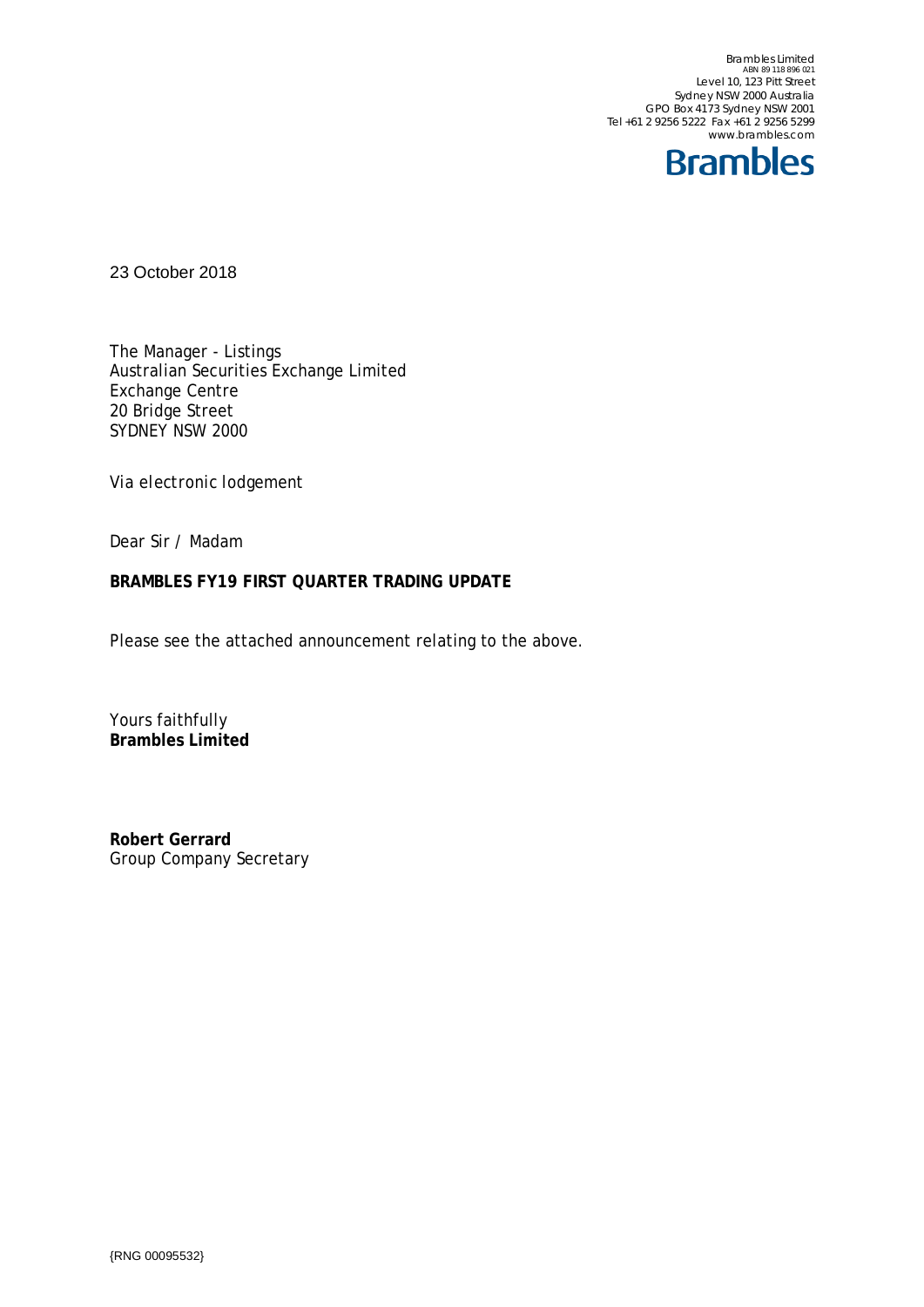

## **Brambles' first-quarter trading update: Constant-currency1 sales revenue growth of 6%2**

**Sydney – 23 October 2018:** Brambles Limited today reported sales revenue from continuing operations of US\$1,420.6 million for the first three months of the financial year ending 30 June 2019 (FY19), representing an increase of 3% on the prior corresponding period at actual FX rates and 6% at constant FX. The difference between actual and constant FX growth reflects the strengthening of the US dollar relative to all other operating currencies.

Group sales revenue growth of 6% is in line with Brambles' stated objective of delivering annual mid-single digit revenue growth and reflects revenue momentum across all segments:

- **CHEP Americas** sales revenue growth of 5% was driven by volume growth and price realisation in the US, Canadian and Latin American pallet businesses;
- **CHEP EMEA** sales revenue growth of 8% reflects strong volume growth in most markets and increased pricing in response to inflationary cost increases over the last 12 months;
- **CHEP Asia-Pacific** sales revenue increased 1% as higher demand for pallets in Australia & New Zealand more than offset a 2 percentage point impact in the quarter due to the cycling of the final month of a large Australian RPC contract; and
- **IFCO** sales revenue growth of 5% was driven by strong volume growth across Europe, South America and Asia with volume declines in North America partially offset by price increases in the region.

Brambles' CEO Graham Chipchase said: "Constant currency revenue growth was 6% in the first quarter, reflecting ongoing customer demand for our share and reuse logistics solutions. The business is, however, challenged by ongoing cost inflation across our major markets, including the US and Europe. Despite escalating costs, effective pricing which includes surcharges offset approximately two-thirds of the inflationary cost increases experienced during the quarter. In addition to pricing actions, we continue to look to our own operations for further opportunities to reduce costs.

"Given the exceptional cost pressures facing our business and the combination of higher compensations and lower costs in 1H18, Underlying Profit in 1H19 is expected to be broadly in line with the prior corresponding period, on a constant-currency basis. We expect constant-currency Underlying Profit growth to improve in 2H19 reflecting increased pricing growth, a higher cost base in the prior comparative period and the delivery of cost efficiencies across the Group. Our global automation and procurement programmes remain on track and are expected to deliver margin benefits over the medium term despite the current cost environment."

|                                     | Sales revenue <sup>2</sup> (US\$m, actual FX) |                 | Growth vs. 1Q18 |               |
|-------------------------------------|-----------------------------------------------|-----------------|-----------------|---------------|
| <b>Segment</b>                      | <b>1Q19</b>                                   | 1Q18 (restated) | (actual FX)     | (constant FX) |
| CHEP - Americas                     | 569.3                                         | 552.6           | 3%              | 5%            |
| CHEP - Europe, Middle East & Africa | 459.5                                         | 439.0           | 5%              | 8%            |
| CHEP - Asia-Pacific                 | 110.4                                         | 118.5           | (7)%            | 1%            |
| <b>CHEP total</b>                   | 1.139.2                                       | 1.110.1         | 3%              | 6%            |
| <b>IFCO</b>                         | 281.4                                         | 274.2           | 3%              | 5%            |
| <b>Continuing operations</b>        | 1.420.6                                       | 1,388.3         | 3%              | 6%            |

**Note on impact of IFRS 15:** Sales revenue in the table above has been reported under IFRS 15, the new revenue accounting standard applicable from 1 July 2018. Comparative numbers and growth rates have been restated under IFRS 15 with the impact on 1Q19 growth being less than 0.1% at the Group level. The impact of IFRS 15 and the deferral of revenue will result in higher sales revenue in the first half and lower revenue in the second half as a result of seasonality in the business. Refer to slide 24 of the FY18 Results Presentation for guidance on the full-year impact of IFRS 15.

 $1$  Current period results translated into US dollars at the actual monthly exchange rates applicable in the prior comparable period.

 $^2$  Sales revenue growth from continuing operations reported in accordance with IFRS 15, the new revenue accounting standard applicable from 1 July 2018.